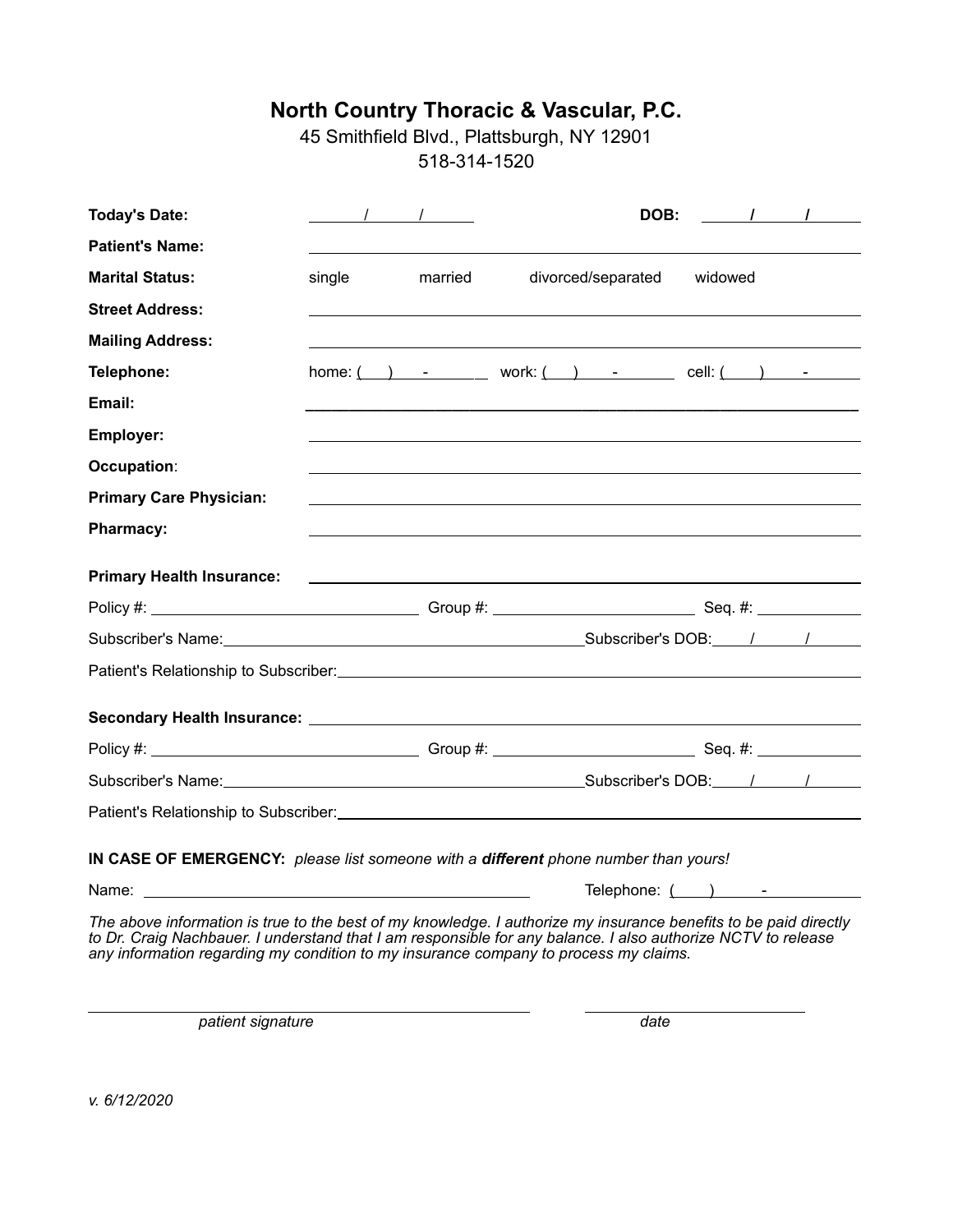45 Smithfield Blvd., Plattsburgh, NY 12901 518-314-1520

|                                                                                                                 |            |          | <b>History Form</b>                                  |            |                                  |
|-----------------------------------------------------------------------------------------------------------------|------------|----------|------------------------------------------------------|------------|----------------------------------|
| Patient Name: Mannell Allen Mannell Allen Mannell Allen Mannell Allen Mannell Allen Mannell Allen Mannell Allen |            |          | Date: <b>Date</b>                                    |            | DOB:                             |
|                                                                                                                 |            |          |                                                      |            |                                  |
|                                                                                                                 |            |          |                                                      |            |                                  |
| What is the reason for your visit?                                                                              |            |          |                                                      |            |                                  |
| List Surgeries/Serious Injuries/Illnesses not listed below:                                                     |            |          |                                                      |            |                                  |
| <b>Past Medical History</b><br>Have you ever had the following?                                                 |            |          | <b>Family History</b><br>Have any family members had |            |                                  |
| <b>Diabetes</b>                                                                                                 | yes        | no       | the following?<br><b>Diabetes</b>                    |            | Who?                             |
| Hypertension                                                                                                    | yes        | no       | Hypertension                                         |            |                                  |
| Cancer                                                                                                          | yes        | no       | Cancer                                               | yes        | $no \qquad \qquad \qquad \qquad$ |
| <b>Stroke</b>                                                                                                   | yes        | no       | <b>Stroke</b>                                        | yes        |                                  |
| <b>Heart Disease</b>                                                                                            | yes        | no       | <b>Heart Disease</b>                                 | yes        | $no \qquad \qquad$               |
| <b>High Cholesterol</b>                                                                                         | yes        | no       | <b>High Cholesterol</b>                              | yes        |                                  |
| <b>Blocked Arteries</b>                                                                                         | yes        | no       | <b>Blocked Arteries</b>                              | yes        |                                  |
| Easy Bleeding<br><b>Blood Clots</b>                                                                             | yes        | no       | Easy Bleeding<br><b>Blood Clots</b>                  | yes        |                                  |
| Emphysema/COPD                                                                                                  | yes        | no       | Emphysema/COPD                                       | yes        | $no \_\_$                        |
| Asthma                                                                                                          | yes<br>yes | no<br>no | Asthma                                               | yes        | $no \qquad \qquad$               |
| <b>Hepatitis</b>                                                                                                | yes        | no       | <b>Hepatitis</b>                                     | yes<br>yes |                                  |
| <b>Kidney Disease</b>                                                                                           | yes        | no       | Kidney Disease                                       | yes        | $no \_\_$                        |
| Varicose Veins                                                                                                  | yes        | no       | Varicose Veins                                       | yes        |                                  |
|                                                                                                                 |            |          |                                                      |            |                                  |
| Leg Ulcers                                                                                                      | yes        | no       | Leg Ulcers                                           | yes        |                                  |

## **List medications, dose and reason for taking.**

|              | the control of the control of the control of the control of the control of the control of |
|--------------|-------------------------------------------------------------------------------------------|
|              |                                                                                           |
|              |                                                                                           |
|              |                                                                                           |
| 5            |                                                                                           |
|              |                                                                                           |
|              |                                                                                           |
| $\mathbf{O}$ | <u> 1989 - Andrea Stadt Britain, amerikansk politiker (d. 1989)</u>                       |
|              |                                                                                           |
| 10)          |                                                                                           |
|              |                                                                                           |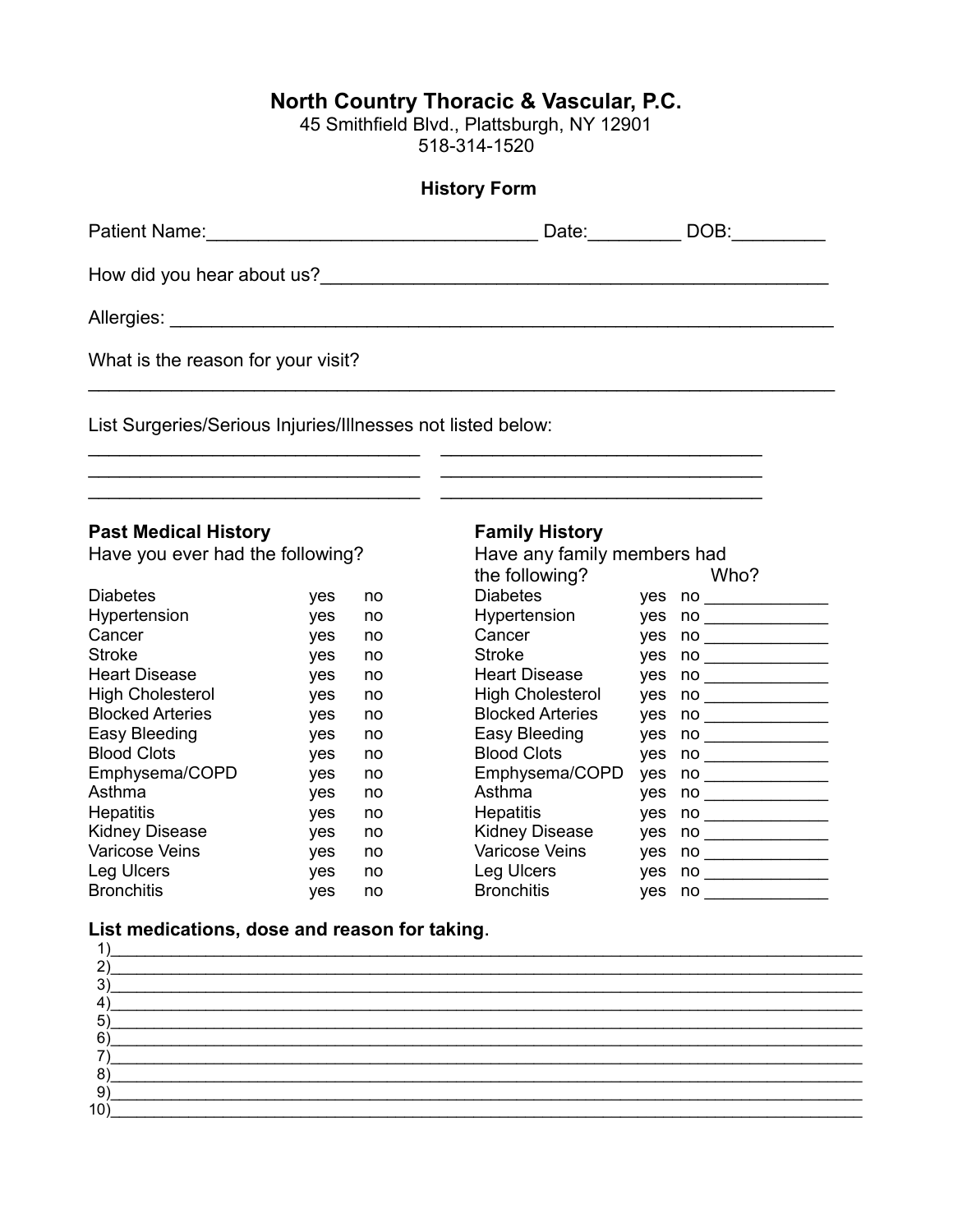# **Occupational Exposure**

Any occupational exposure to: fumes solvents chemicals other Explain:

| <b>Social History</b><br><b>Marital status</b>                  | Single | Married    | Separated | <b>Divorced</b>                      | Widowed                                                                           |                                                                                                               |     |    |
|-----------------------------------------------------------------|--------|------------|-----------|--------------------------------------|-----------------------------------------------------------------------------------|---------------------------------------------------------------------------------------------------------------|-----|----|
| <b>Tobacco</b>                                                  |        |            |           | <b>Alcohol/Drugs</b>                 |                                                                                   |                                                                                                               |     |    |
| Do you smoke now?<br>Have you ever?                             |        | yes<br>yes | no<br>no  | <b>Diet</b>                          | Do you drink alcohol?<br>How many drinks/week                                     | <b>ves</b>                                                                                                    | no  |    |
| Number cigarettes per/day __________                            |        |            |           | Any special diet?<br><b>Exercise</b> | yes                                                                               | no componenti di un segno di un segno di un segno di un segno di un segno di un segno di un segno di un segno |     |    |
|                                                                 |        |            |           |                                      |                                                                                   |                                                                                                               |     |    |
| If no, when did you quit? _____________<br>Do you chew tobacco? |        | <b>ves</b> | no        |                                      | Do you exercise regularly? yes<br>If yes, what kind?<br><u>If</u> yes, what kind? |                                                                                                               | no  |    |
| <b>Review of Symptoms:</b>                                      |        |            |           |                                      |                                                                                   |                                                                                                               |     |    |
| Difficulty breathing                                            |        | yes        | no        | Easy Bruising/Bleeding               |                                                                                   |                                                                                                               | yes | no |
| Cough                                                           |        | yes        | no        |                                      | Weakness of arm or leg                                                            |                                                                                                               | yes | no |
| Chest pain/pressure                                             |        | yes        | no        | Numbness or tingling                 |                                                                                   |                                                                                                               | yes | no |
| Rapid heart rate                                                |        | yes        | no        |                                      | Pain in legs when walking                                                         |                                                                                                               | yes | no |
| Irregular heart rate                                            |        | yes        | no        | <b>Varicose Veins</b>                |                                                                                   |                                                                                                               | yes | no |
| Swelling in ankles                                              |        | yes        | no        | Weight loss                          |                                                                                   |                                                                                                               | yes | no |
| Comments:                                                       |        |            |           |                                      |                                                                                   |                                                                                                               |     |    |

#### **Vein Patients Complete the Following**

| Have you had any vein procedures? | yes no | R leg | L leg | <b>Both</b> |  |
|-----------------------------------|--------|-------|-------|-------------|--|
| If yes, what procedure?           |        | When? |       |             |  |

### Do you have any of the following?

| Aching/pain          | ves | no | Leg | R |                                       |
|----------------------|-----|----|-----|---|---------------------------------------|
| <b>Tired legs</b>    | ves | no | Leg | R | <b>Conservative Measures</b>          |
| <b>Heaviness</b>     | ves | no | Leg | R | Have you used any of the following?   |
| Itching/burning      | ves | no | Leg | R | Medication?<br>no What?<br><b>ves</b> |
| Swelling             | ves | no | Leg | R | Elevation?<br>ves<br>no               |
| Cramping             | ves | no | Leg | R | Compression hose?<br>ves<br>no        |
| Throbbing            | ves | no | Leg | R | If so, what compression?              |
| <b>Ulcers</b>        | ves | no | Leg | R | Length of time worn<br>wks/mos/yrs.   |
| <b>Discoloration</b> | ves | no | Leg | R |                                       |
| <b>Restless Leg</b>  | ves | no | Leg | R |                                       |

| <b>Conservative Measures</b>        |              |  |  |  |  |  |
|-------------------------------------|--------------|--|--|--|--|--|
| Have you used any of the following? |              |  |  |  |  |  |
| Medication?                         | yes no What? |  |  |  |  |  |
| Elevation?<br>ves                   | no           |  |  |  |  |  |
| Compression hose? yes               | no           |  |  |  |  |  |
| If so, what compression?            |              |  |  |  |  |  |
| Length of time worn                 | wks/mos/yrs. |  |  |  |  |  |
|                                     |              |  |  |  |  |  |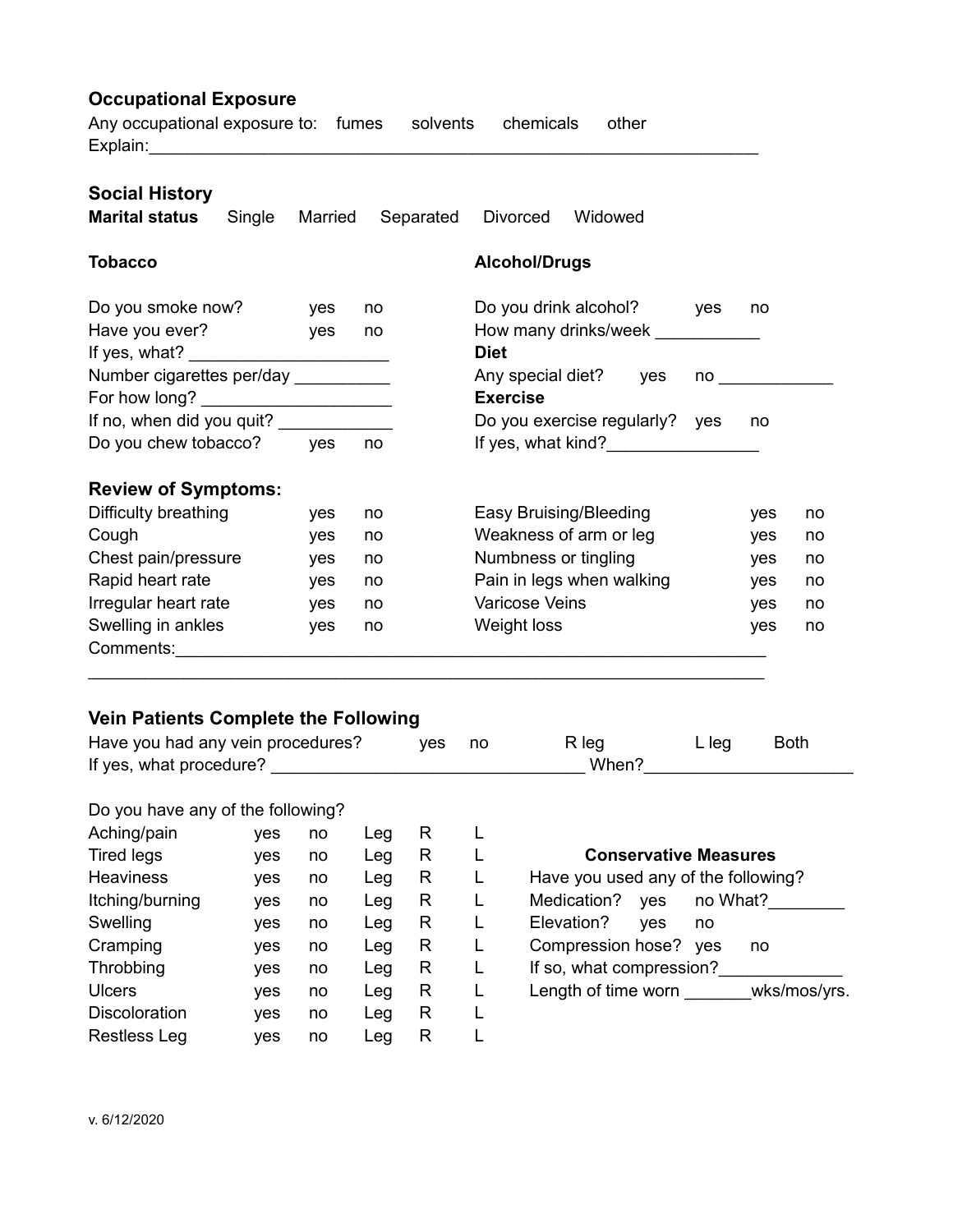45 Smithfield Blvd., Plattsburgh, NY 12901 518-314-1520

### **Patient Consent for Use and Disclosure of Protected Health Information**

I hereby give my consent for NORTH COUNTRY THORACIC & VASCULAR, P.C. to use and disclose protected health information (PHI) about me to carry out treatment, payment and health care operations. (The NOTICE of Privacy Practices provided by NORTH COUNTRY THORACIC & VASCULAR, P.C. describes such uses and disclosures more completely and can be requested at any time.)

I have the right to review the Notice of Privacy Practices prior to signing this consent. PRACTICE reserves the right to revise its NOTICE of Privacy Practices at any time. A revised Notice of Privacy Practices may be obtained by forwarding a written request to Sharalyn Nachbauer at NORTH COUNTRY THORACIC & VASCULAR, P.C.

With this consent, NORTH COUNTRY THORACIC & VASCULAR, P.C. may call my home or other alternative location and leave a message on voice mail or in person in reference to any items that assist the practice in carrying out TREATMENT, PAYMENT, and HEALTH CARE OPERATIONS, such as appointment reminder, insurance items and any calls pertaining to my clinical care, including laboratory test results, among others.

With this consent, NORTH COUNTRY THORACIC & VASCULAR, P.C. may e-mail to my home or other alternative location any items that assist the practice in carrying out TREATMENT, PAYMENT, and HEALTHCARE OPERATIONS, such as appointment reminder cards and patient statements. I have the right to request that NORTH COUNTRY THORACIC & VASCULAR, P.C. restrict how it uses or discloses my PHI to carry out TREATMENT, PAYMENT AND HEALTH CARE OPERATIONS. The practice is not required to agree to my requested restrictions, but if it does, it is bound by this agreement.

By signing this form, I am consenting to allow NORTH COUNTRY THORACIC & VASCULAR, P.C. to use and disclose my PHI to carry out treatment, payment, and health care operations.

I may revoke my consent in writing except to the extent that the practice has already made disclosures in reliance upon my prior consent. If I do not sign this consent, or later revoke it, NORTH COUNTRY THORACIC & VASCULAR, P.C. may decline to provide treatment to me.

\_\_\_\_\_\_\_\_\_\_\_\_\_\_\_\_\_\_\_\_\_\_\_\_\_\_\_\_\_\_\_ \_\_\_\_\_\_\_\_\_\_\_\_\_\_\_\_\_\_\_\_

Signature Date Date Date

 $\overline{\phantom{a}}$  , and the contribution of the contribution of  $\overline{\phantom{a}}$  , and  $\overline{\phantom{a}}$  , and  $\overline{\phantom{a}}$  , and  $\overline{\phantom{a}}$ Printed Name Name Name of Legal Guardian if Applicable

\*\*\*WE ARE REQUIRED TO PROVIDE A COPY OF THIS FORM UPON REQUEST\*\*\*

v. 6/12/2020